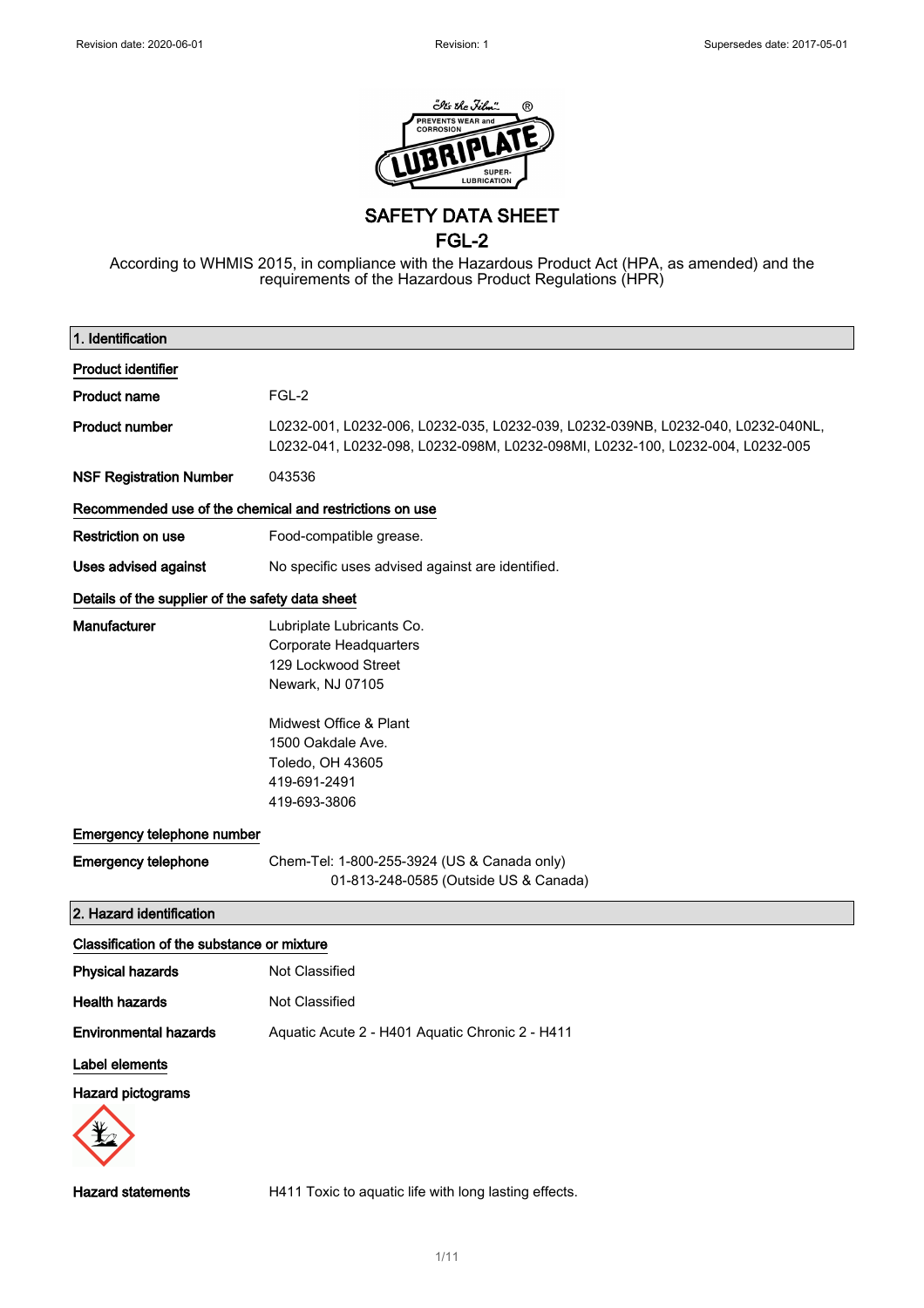| Precautionary statements | P273 Avoid release to the environment.                                       |
|--------------------------|------------------------------------------------------------------------------|
|                          | P391 Collect spillage.                                                       |
|                          | P501 Dispose of contents/ container in accordance with national regulations. |

### Other hazards

This product does not contain any substances classified as PBT or vPvB.

| 3. Composition/information on ingredients |                                                                                                                                                                                                                                                                                                                                                                                                                                                                    |  |
|-------------------------------------------|--------------------------------------------------------------------------------------------------------------------------------------------------------------------------------------------------------------------------------------------------------------------------------------------------------------------------------------------------------------------------------------------------------------------------------------------------------------------|--|
| <b>Mixtures</b>                           |                                                                                                                                                                                                                                                                                                                                                                                                                                                                    |  |
| White mineral oil (petroleum)             | 60-100%                                                                                                                                                                                                                                                                                                                                                                                                                                                            |  |
| CAS number: 8042-47-5                     |                                                                                                                                                                                                                                                                                                                                                                                                                                                                    |  |
|                                           |                                                                                                                                                                                                                                                                                                                                                                                                                                                                    |  |
| Classification<br>Not Classified          |                                                                                                                                                                                                                                                                                                                                                                                                                                                                    |  |
|                                           |                                                                                                                                                                                                                                                                                                                                                                                                                                                                    |  |
| zinc oxide                                | 5-10%                                                                                                                                                                                                                                                                                                                                                                                                                                                              |  |
| CAS number: 1314-13-2                     |                                                                                                                                                                                                                                                                                                                                                                                                                                                                    |  |
| M factor (acute) = $1$                    | M factor (chronic) = $1$                                                                                                                                                                                                                                                                                                                                                                                                                                           |  |
| Classification                            |                                                                                                                                                                                                                                                                                                                                                                                                                                                                    |  |
| Aquatic Acute 1 - H400                    |                                                                                                                                                                                                                                                                                                                                                                                                                                                                    |  |
| Aquatic Chronic 1 - H410                  |                                                                                                                                                                                                                                                                                                                                                                                                                                                                    |  |
|                                           |                                                                                                                                                                                                                                                                                                                                                                                                                                                                    |  |
| 2,6-Di-tert-butyl-4-methylphenol          | 1%                                                                                                                                                                                                                                                                                                                                                                                                                                                                 |  |
| CAS number: 128-37-0                      |                                                                                                                                                                                                                                                                                                                                                                                                                                                                    |  |
| M factor (acute) = $1$                    | M factor (chronic) = $1$                                                                                                                                                                                                                                                                                                                                                                                                                                           |  |
| Classification                            |                                                                                                                                                                                                                                                                                                                                                                                                                                                                    |  |
| Aquatic Acute 1 - H400                    |                                                                                                                                                                                                                                                                                                                                                                                                                                                                    |  |
| Aquatic Chronic 1 - H410                  |                                                                                                                                                                                                                                                                                                                                                                                                                                                                    |  |
|                                           | The full text for all hazard statements is displayed in Section 16.                                                                                                                                                                                                                                                                                                                                                                                                |  |
| <b>Composition comments</b>               | * The exact percentage withheld as a trade secret in accordance with 29 CFR 1910.1200.                                                                                                                                                                                                                                                                                                                                                                             |  |
| 4. First-aid measures                     |                                                                                                                                                                                                                                                                                                                                                                                                                                                                    |  |
| Description of first aid measures         |                                                                                                                                                                                                                                                                                                                                                                                                                                                                    |  |
| <b>General information</b>                | Get medical attention immediately. Show this Safety Data Sheet to the medical personnel.                                                                                                                                                                                                                                                                                                                                                                           |  |
| Inhalation                                | Remove affected person from source of contamination. Move affected person to fresh air and<br>keep warm and at rest in a position comfortable for breathing. Maintain an open airway.<br>Loosen tight clothing such as collar, tie or belt. When breathing is difficult, properly trained<br>personnel may assist affected person by administering oxygen. Place unconscious person on<br>their side in the recovery position and ensure breathing can take place. |  |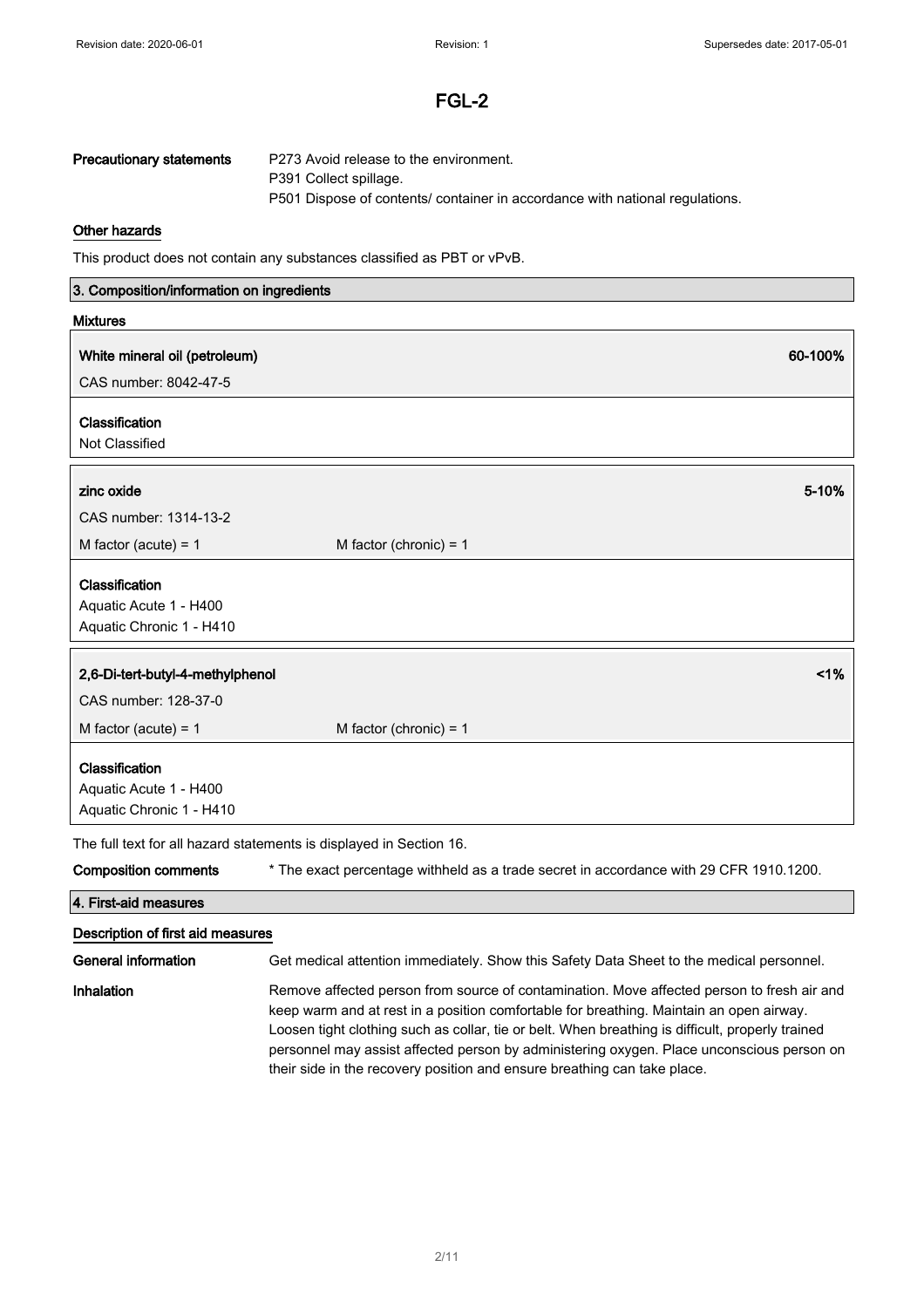| Ingestion                                           | Rinse mouth thoroughly with water. Remove any dentures. Give a few small glasses of water<br>or milk to drink. Stop if the affected person feels sick as vomiting may be dangerous. Do not<br>induce vomiting unless under the direction of medical personnel. If vomiting occurs, the head<br>should be kept low so that vomit does not enter the lungs. Never give anything by mouth to an<br>unconscious person. Move affected person to fresh air and keep warm and at rest in a<br>position comfortable for breathing. Place unconscious person on their side in the recovery<br>position and ensure breathing can take place. Maintain an open airway. Loosen tight clothing<br>such as collar, tie or belt. |  |
|-----------------------------------------------------|--------------------------------------------------------------------------------------------------------------------------------------------------------------------------------------------------------------------------------------------------------------------------------------------------------------------------------------------------------------------------------------------------------------------------------------------------------------------------------------------------------------------------------------------------------------------------------------------------------------------------------------------------------------------------------------------------------------------|--|
| <b>Skin contact</b>                                 | Rinse with water.                                                                                                                                                                                                                                                                                                                                                                                                                                                                                                                                                                                                                                                                                                  |  |
| Eye contact                                         | Rinse immediately with plenty of water. Remove any contact lenses and open eyelids wide<br>apart. Continue to rinse for at least 10 minutes.                                                                                                                                                                                                                                                                                                                                                                                                                                                                                                                                                                       |  |
| Protection of first aiders                          | First aid personnel should wear appropriate protective equipment during any rescue.                                                                                                                                                                                                                                                                                                                                                                                                                                                                                                                                                                                                                                |  |
|                                                     | Most important symptoms and effects, both acute and delayed                                                                                                                                                                                                                                                                                                                                                                                                                                                                                                                                                                                                                                                        |  |
| <b>General information</b>                          | See Section 11 for additional information on health hazards. The severity of the symptoms<br>described will vary dependent on the concentration and the length of exposure.                                                                                                                                                                                                                                                                                                                                                                                                                                                                                                                                        |  |
| Inhalation                                          | No specific symptoms known.                                                                                                                                                                                                                                                                                                                                                                                                                                                                                                                                                                                                                                                                                        |  |
| Ingestion                                           | May cause discomfort if swallowed. May cause stomach pain or vomiting.                                                                                                                                                                                                                                                                                                                                                                                                                                                                                                                                                                                                                                             |  |
| Skin contact                                        | Prolonged contact may cause dryness of the skin.                                                                                                                                                                                                                                                                                                                                                                                                                                                                                                                                                                                                                                                                   |  |
| Eye contact                                         | No specific symptoms known. May be slightly irritating to eyes.                                                                                                                                                                                                                                                                                                                                                                                                                                                                                                                                                                                                                                                    |  |
|                                                     | Indication of any immediate medical attention and special treatment needed                                                                                                                                                                                                                                                                                                                                                                                                                                                                                                                                                                                                                                         |  |
| Notes for the doctor                                | Treat symptomatically.                                                                                                                                                                                                                                                                                                                                                                                                                                                                                                                                                                                                                                                                                             |  |
| 5. Fire-fighting measures                           |                                                                                                                                                                                                                                                                                                                                                                                                                                                                                                                                                                                                                                                                                                                    |  |
| <b>Extinguishing media</b>                          |                                                                                                                                                                                                                                                                                                                                                                                                                                                                                                                                                                                                                                                                                                                    |  |
| Suitable extinguishing media                        | The product is not flammable. Extinguish with alcohol-resistant foam, carbon dioxide, dry<br>powder or water fog. Use fire-extinguishing media suitable for the surrounding fire.                                                                                                                                                                                                                                                                                                                                                                                                                                                                                                                                  |  |
| Unsuitable extinguishing<br>media                   | Do not use water jet as an extinguisher, as this will spread the fire.                                                                                                                                                                                                                                                                                                                                                                                                                                                                                                                                                                                                                                             |  |
| Specific hazards arising from the hazardous product |                                                                                                                                                                                                                                                                                                                                                                                                                                                                                                                                                                                                                                                                                                                    |  |
| Specific hazards                                    | None known.                                                                                                                                                                                                                                                                                                                                                                                                                                                                                                                                                                                                                                                                                                        |  |
|                                                     |                                                                                                                                                                                                                                                                                                                                                                                                                                                                                                                                                                                                                                                                                                                    |  |
| <b>Hazardous combustion</b><br>products             | Thermal decomposition or combustion products may include the following substances:<br>Harmful gases or vapours.                                                                                                                                                                                                                                                                                                                                                                                                                                                                                                                                                                                                    |  |
| Advice for firefighters                             |                                                                                                                                                                                                                                                                                                                                                                                                                                                                                                                                                                                                                                                                                                                    |  |
| Protective actions during<br>firefighting           | Avoid breathing fire gases or vapours. Evacuate area. Cool containers exposed to heat with<br>water spray and remove them from the fire area if it can be done without risk. Cool containers<br>exposed to flames with water until well after the fire is out. Avoid discharge to the aquatic<br>environment. Control run-off water by containing and keeping it out of sewers and<br>watercourses. If risk of water pollution occurs, notify appropriate authorities.                                                                                                                                                                                                                                             |  |

6. Accidental release measures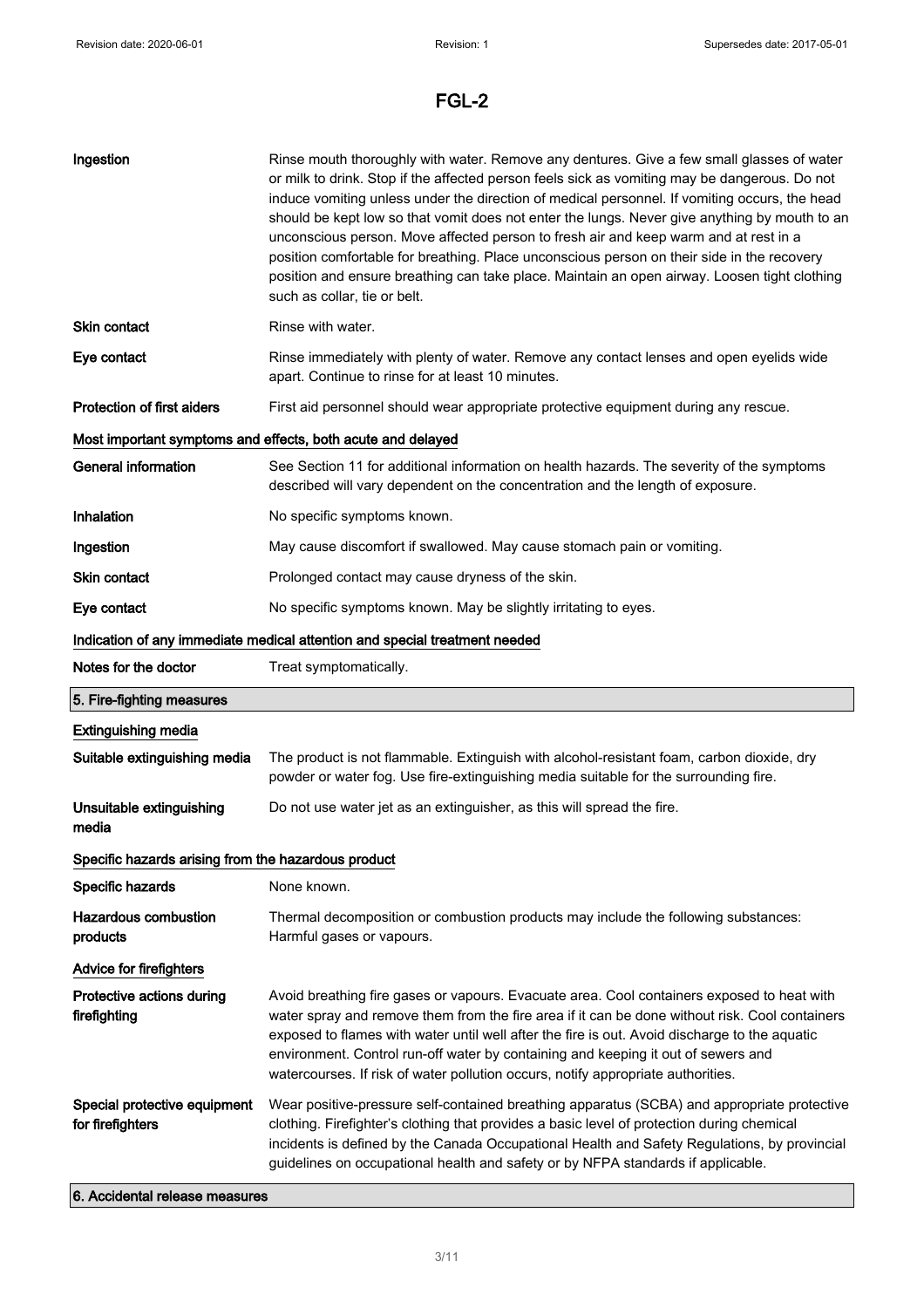## Personal precautions, protective equipment and emergency procedures

| 8. Exposure controls/Personal protection                             |                                                                                                                                                                                                                                                                                                                                                                                                                                                                                                                                                                                                                                       |  |
|----------------------------------------------------------------------|---------------------------------------------------------------------------------------------------------------------------------------------------------------------------------------------------------------------------------------------------------------------------------------------------------------------------------------------------------------------------------------------------------------------------------------------------------------------------------------------------------------------------------------------------------------------------------------------------------------------------------------|--|
| Specific end use(s)<br>Specific end use(s)                           | The identified uses for this product are detailed in Section 1.                                                                                                                                                                                                                                                                                                                                                                                                                                                                                                                                                                       |  |
|                                                                      |                                                                                                                                                                                                                                                                                                                                                                                                                                                                                                                                                                                                                                       |  |
| Storage class                                                        | Miscellaneous hazardous material storage.                                                                                                                                                                                                                                                                                                                                                                                                                                                                                                                                                                                             |  |
| <b>Storage precautions</b>                                           | Store away from incompatible materials (see Section 10). Store in accordance with local<br>regulations. Keep only in the original container. Keep container tightly closed, in a cool, well<br>ventilated place. Keep containers upright. Protect containers from damage. Utilize retaining<br>walls to prevent soil and water pollution in the event of spillage. The storage area floor should<br>be leak-tight, jointless and not absorbent.                                                                                                                                                                                       |  |
| Conditions for safe storage, including any incompatibilities         |                                                                                                                                                                                                                                                                                                                                                                                                                                                                                                                                                                                                                                       |  |
| Advice on general<br>occupational hygiene                            | Wash promptly if skin becomes contaminated. Take off contaminated clothing. Wash<br>contaminated clothing before reuse. Do not eat, drink or smoke when using this product.<br>Wash at the end of each work shift and before eating, smoking and using the toilet. Change<br>work clothing daily before leaving workplace.                                                                                                                                                                                                                                                                                                            |  |
| Precautions for safe handling<br><b>Usage precautions</b>            | Read and follow manufacturer's recommendations. Wear protective clothing as described in<br>Section 8 of this safety data sheet. Keep away from food, drink and animal feeding stuffs.<br>Keep container tightly sealed when not in use. Avoid discharge to the aquatic environment.<br>Do not handle until all safety precautions have been read and understood. Do not handle<br>broken packages without protective equipment.                                                                                                                                                                                                      |  |
| 7. Handling and storage                                              |                                                                                                                                                                                                                                                                                                                                                                                                                                                                                                                                                                                                                                       |  |
| Reference to other sections                                          | For personal protection, see Section 8. See Section 11 for additional information on health<br>hazards. See Section 12 for additional information on ecological hazards. For waste disposal,<br>see Section 13.                                                                                                                                                                                                                                                                                                                                                                                                                       |  |
| Reference to other sections                                          |                                                                                                                                                                                                                                                                                                                                                                                                                                                                                                                                                                                                                                       |  |
| Methods for cleaning up                                              | Wear protective clothing as described in Section 8 of this safety data sheet. Clear up spills<br>immediately and dispose of waste safely. Approach the spillage from upwind. Collect spillage<br>with a shovel and broom, or similar and reuse, if possible. Collect and place in suitable waste<br>disposal containers and seal securely. Flush contaminated area with plenty of water. Wash<br>thoroughly after dealing with a spillage. Dangerous for the environment. Do not empty into<br>drains. Dispose of waste to licensed waste disposal site in accordance with the requirements<br>of the local Waste Disposal Authority. |  |
| Methods and material for containment and cleaning up                 |                                                                                                                                                                                                                                                                                                                                                                                                                                                                                                                                                                                                                                       |  |
| <b>Environmental precautions</b><br><b>Environmental precautions</b> | Avoid discharge into drains or watercourses or onto the ground. Avoid discharge to the<br>aquatic environment. Large Spillages: Inform the relevant authorities if environmental pollution<br>occurs (sewers, waterways, soil or air).                                                                                                                                                                                                                                                                                                                                                                                                |  |
|                                                                      | touch or walk into spilled material.                                                                                                                                                                                                                                                                                                                                                                                                                                                                                                                                                                                                  |  |
| <b>Personal precautions</b>                                          | No action shall be taken without appropriate training or involving any personal risk. Keep<br>unnecessary and unprotected personnel away from the spillage. Wear protective clothing as<br>described in Section 8 of this safety data sheet. Follow precautions for safe handling<br>described in this safety data sheet. Wash thoroughly after dealing with a spillage. Ensure<br>procedures and training for emergency decontamination and disposal are in place. Do not                                                                                                                                                            |  |

### Control parameters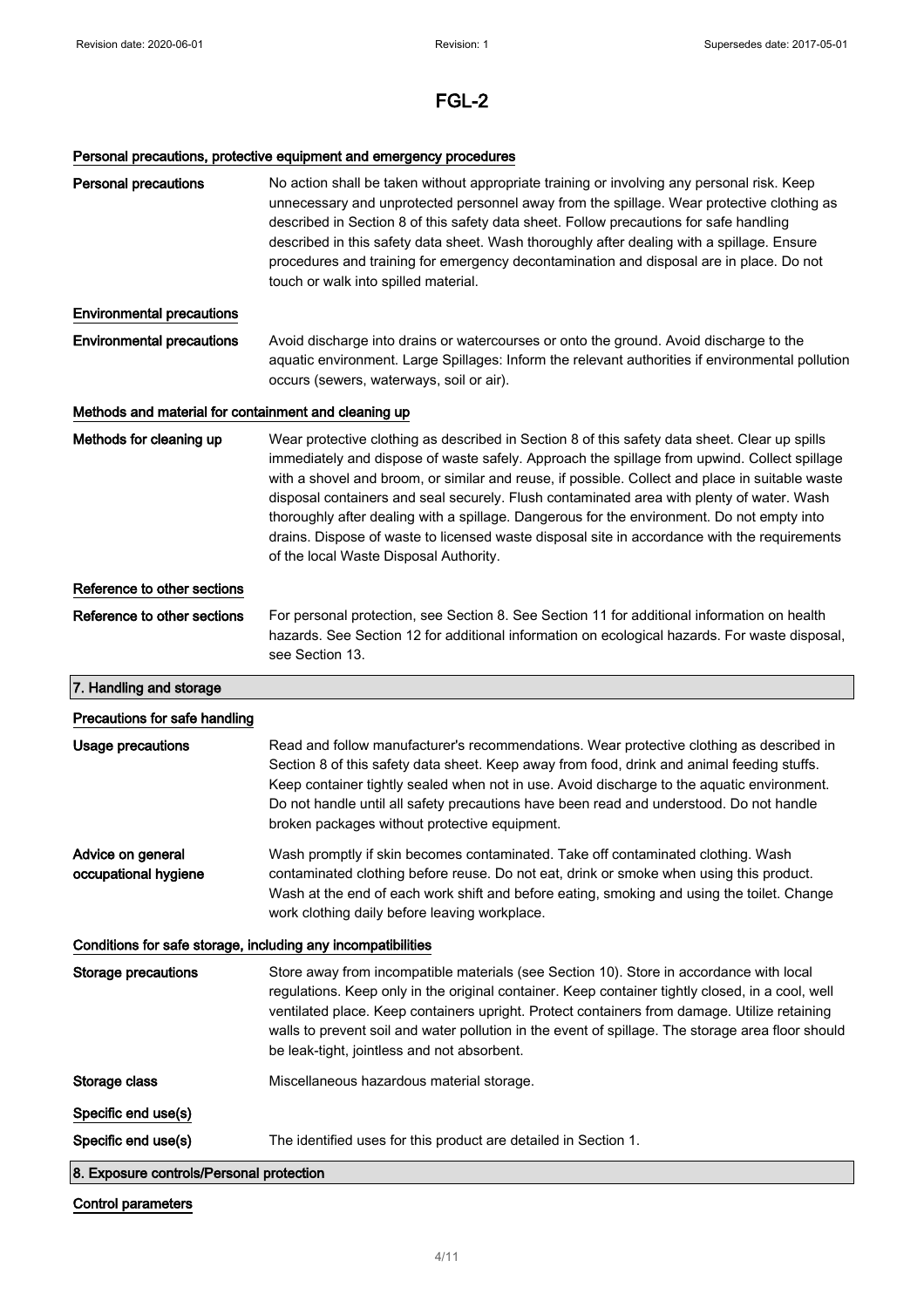#### Occupational exposure limits

#### White mineral oil (petroleum)

Mineral oil, excluding metal working fluids (pure, highly and severely refined)

#### zinc oxide

Long-term exposure limit (8-hour TWA): ACGIH 2 mg/m<sup>3</sup> respirable fraction Short-term exposure limit (15-minute): ACGIH 10 mg/m<sup>3</sup> respirable fraction

#### 2,6-Di-tert-butyl-4-methylphenol

Long-term exposure limit (8-hour TWA): ACGIH 2 mg/m<sup>3</sup> inhalable fraction and vapor A4

ACGIH = American Conference of Governmental Industrial Hygienists. A4 = Not Classifiable as a Human Carcinogen.

#### Exposure controls

#### Protective equipment





| Appropriate engineering<br>controls | Provide adequate ventilation. Personal, workplace environment or biological monitoring may<br>be required to determine the effectiveness of the ventilation or other control measures and/or<br>the necessity to use respiratory protective equipment. Use process enclosures, local exhaust<br>ventilation or other engineering controls as the primary means to minimize worker exposure.<br>Personal protective equipment should only be used if worker exposure cannot be controlled<br>adequately by the engineering control measures. Ensure control measures are regularly<br>inspected and maintained. Ensure operatives are trained to minimize exposure.                                                                                                                                                   |
|-------------------------------------|----------------------------------------------------------------------------------------------------------------------------------------------------------------------------------------------------------------------------------------------------------------------------------------------------------------------------------------------------------------------------------------------------------------------------------------------------------------------------------------------------------------------------------------------------------------------------------------------------------------------------------------------------------------------------------------------------------------------------------------------------------------------------------------------------------------------|
| Eye/face protection                 | Eyewear complying with an approved standard should be worn if a risk assessment indicates<br>eye contact is possible. Personal protective equipment for eye and face protection should<br>comply with the Canadian regulation on health and safety at work, SOR/86-304, Part XII<br>(12.6), and any relevant provincial regulation relating to health and safety at work. Unless the<br>assessment indicates a higher degree of protection is required, the following protection should<br>be worn: Tight-fitting safety glasses.                                                                                                                                                                                                                                                                                    |
| Hand protection                     | Chemical-resistant, impervious gloves complying with an approved standard should be worn if<br>a risk assessment indicates skin contact is possible. The most suitable glove should be<br>chosen in consultation with the glove supplier/manufacturer, who can provide information<br>about the breakthrough time of the glove material. To protect hands from chemicals, gloves<br>should comply with the Canadian regulation on health and safety at work, SOR/86-304, Part<br>XII (12.9), and any relevant provincial regulation relating to health and safety at work.<br>Considering the data specified by the glove manufacturer, check during use that the gloves<br>are retaining their protective properties and change them as soon as any deterioration is<br>detected. Frequent changes are recommended. |
| Other skin and body<br>protection   | Appropriate footwear and additional protective clothing complying with an approved standard<br>should be worn if a risk assessment indicates skin contamination is possible.                                                                                                                                                                                                                                                                                                                                                                                                                                                                                                                                                                                                                                         |
| Hygiene measures                    | Provide eyewash station and safety shower. Contaminated work clothing should not be<br>allowed out of the workplace. Wash contaminated clothing before reuse. Clean equipment<br>and the work area every day. Good personal hygiene procedures should be implemented.<br>Wash at the end of each work shift and before eating, smoking and using the toilet. When<br>using do not eat, drink or smoke. Preventive industrial medical examinations should be carried<br>out. Warn cleaning personnel of any hazardous properties of the product.                                                                                                                                                                                                                                                                      |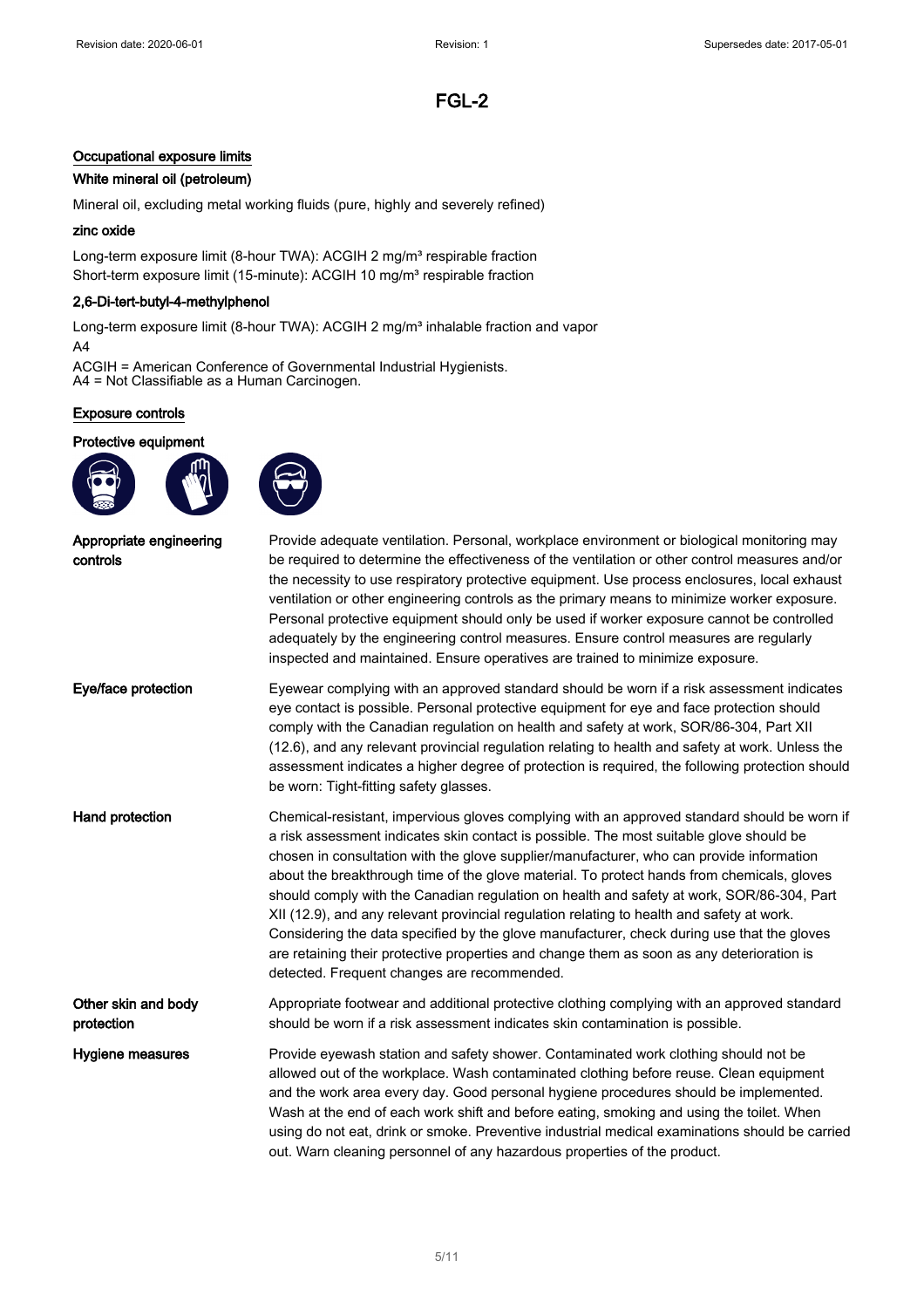| <b>Respiratory protection</b>             | Respiratory protection complying with an approved standard should be worn if a risk<br>assessment indicates inhalation of contaminants is possible. Ensure all respiratory protective<br>equipment is suitable for its intended use and is NIOSH approved. Check that the respirator<br>fits tightly and the filter is changed regularly. Gas and combination filter cartridges should<br>comply with the Canadian regulation on health and safety at work, SOR/86-304, Part XII<br>(12.7), and any relevant provincial regulation relating to health and safety at work. Full face<br>mask respirators with replaceable filter cartridges should comply with the Canadian regulation<br>on health and safety at work, SOR/86-304, Part XII (12.7), and any relevant provincial<br>regulation relating to health and safety at work. Half mask and guarter mask respirators with<br>replaceable filter cartridges should comply with the Canadian regulation on health and safety<br>at work, SOR/86-304, Part XII (12.7), and any relevant provincial regulation relating to health<br>and safety at work. |
|-------------------------------------------|-------------------------------------------------------------------------------------------------------------------------------------------------------------------------------------------------------------------------------------------------------------------------------------------------------------------------------------------------------------------------------------------------------------------------------------------------------------------------------------------------------------------------------------------------------------------------------------------------------------------------------------------------------------------------------------------------------------------------------------------------------------------------------------------------------------------------------------------------------------------------------------------------------------------------------------------------------------------------------------------------------------------------------------------------------------------------------------------------------------|
| <b>Environmental exposure</b><br>controls | Keep container tightly sealed when not in use. Emissions from ventilation or work process<br>equipment should be checked to ensure they comply with the requirements of environmental<br>protection legislation. In some cases, fume scrubbers, filters or engineering modifications to<br>the process equipment will be necessary to reduce emissions to acceptable levels.                                                                                                                                                                                                                                                                                                                                                                                                                                                                                                                                                                                                                                                                                                                                |

### 9. Physical and chemical properties

### Information on basic physical and chemical properties

| Appearance                                      | Solid.                            |
|-------------------------------------------------|-----------------------------------|
| Colour                                          | White/off-white.                  |
| Odour                                           | Mild.                             |
| <b>Odour threshold</b>                          | Not available.                    |
| рH                                              | Not available.                    |
| <b>Melting point</b>                            | Not available.                    |
| Initial boiling point and range                 | Not available.                    |
| Flash point                                     | > 260°C/500°F Cleveland open cup. |
| <b>Evaporation rate</b>                         | Not available.                    |
| Upper/lower flammability or<br>explosive limits | Not available.                    |
| Vapour pressure                                 | Not available.                    |
| Vapour density                                  | > 5                               |
| <b>Relative density</b>                         | 0.98                              |
| Solubility(ies)                                 | Insoluble in water.               |
| <b>Partition coefficient</b>                    | Not available.                    |
| Auto-ignition temperature                       | Not available.                    |
| <b>Decomposition Temperature</b>                | Not available.                    |
| <b>Viscosity</b>                                | Not available.                    |
| <b>Explosive properties</b>                     | Not applicable.                   |
| <b>Oxidising properties</b>                     | Not available.                    |
| <b>Other information</b>                        | None.                             |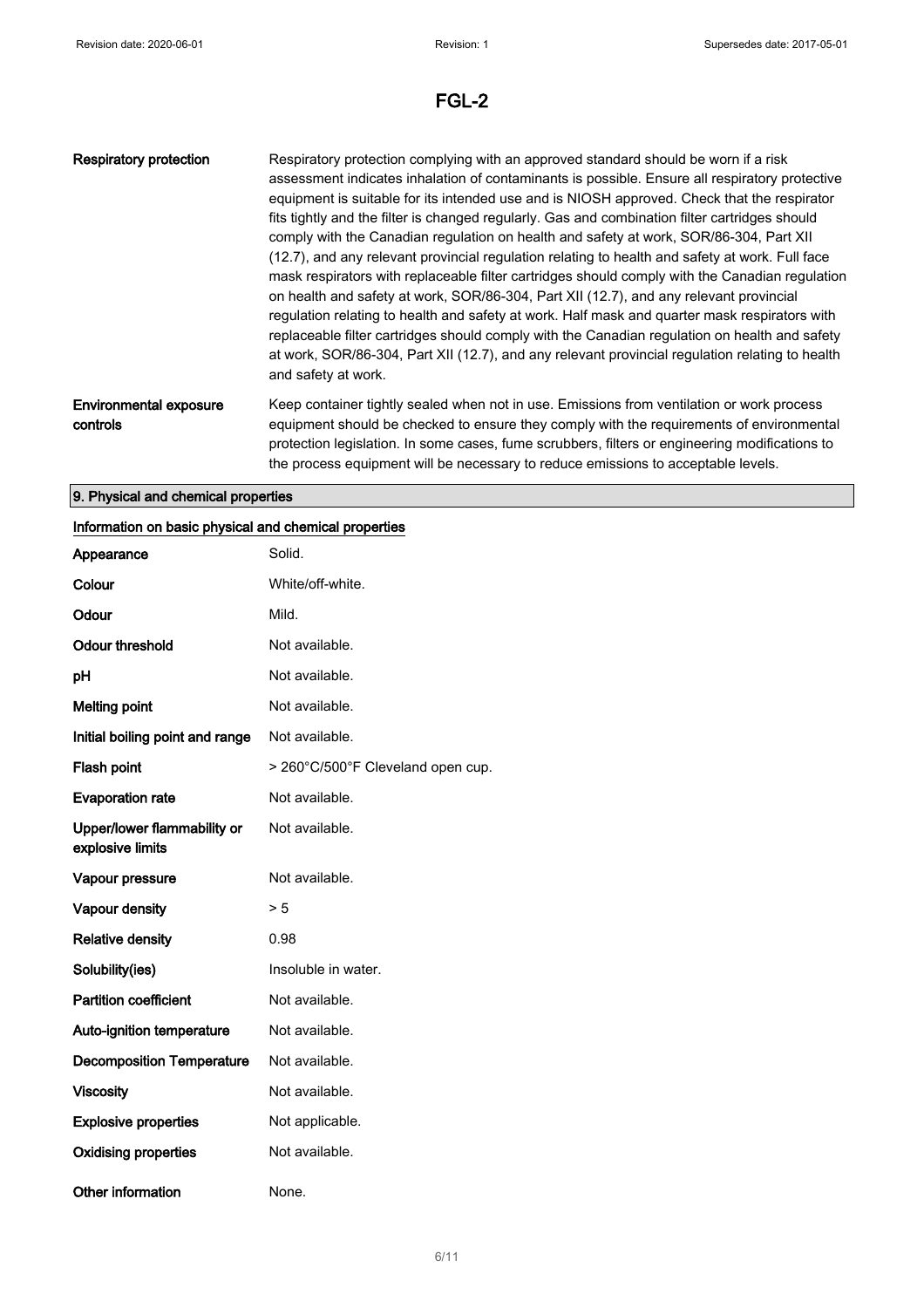# 10. Stability and reactivity

| Reactivity                                       | See the other subsections of this section for further details.                                                                                                          |  |
|--------------------------------------------------|-------------------------------------------------------------------------------------------------------------------------------------------------------------------------|--|
| <b>Stability</b>                                 | Stable at normal ambient temperatures and when used as recommended. Stable under the<br>prescribed storage conditions.                                                  |  |
| Possibility of hazardous<br>reactions            | No potentially hazardous reactions known.                                                                                                                               |  |
| Conditions to avoid                              | There are no known conditions that are likely to result in a hazardous situation.                                                                                       |  |
| <b>Materials to avoid</b>                        | No specific material or group of materials is likely to react with the product to produce a<br>hazardous situation.                                                     |  |
| Hazardous decomposition<br>products              | Does not decompose when used and stored as recommended. Thermal decomposition or<br>combustion products may include the following substances: Harmful gases or vapours. |  |
| 11. Toxicological information                    |                                                                                                                                                                         |  |
| Information on toxicological effects             |                                                                                                                                                                         |  |
| Acute toxicity - oral                            |                                                                                                                                                                         |  |
| Notes (oral LD <sub>50</sub> )                   | Based on available data the classification criteria are not met.                                                                                                        |  |
| Acute toxicity - dermal                          |                                                                                                                                                                         |  |
| Notes (dermal LD <sub>50</sub> )                 | Based on available data the classification criteria are not met.                                                                                                        |  |
| Acute toxicity - inhalation                      |                                                                                                                                                                         |  |
| Notes (inhalation LC <sub>50</sub> )             | Based on available data the classification criteria are not met.                                                                                                        |  |
| Skin corrosion/irritation                        |                                                                                                                                                                         |  |
| Animal data                                      | Based on available data the classification criteria are not met.                                                                                                        |  |
| Serious eye damage/irritation                    |                                                                                                                                                                         |  |
| Serious eye damage/irritation                    | Based on available data the classification criteria are not met.                                                                                                        |  |
| <b>Respiratory sensitization</b>                 |                                                                                                                                                                         |  |
| <b>Respiratory sensitization</b>                 | Based on available data the classification criteria are not met.                                                                                                        |  |
| <b>Skin sensitization</b>                        |                                                                                                                                                                         |  |
| <b>Skin sensitization</b>                        | Based on available data the classification criteria are not met.                                                                                                        |  |
| Germ cell mutagenicity                           |                                                                                                                                                                         |  |
| Genotoxicity - in vitro                          | Based on available data the classification criteria are not met.                                                                                                        |  |
| Carcinogenicity                                  |                                                                                                                                                                         |  |
| Carcinogenicity                                  | Based on available data the classification criteria are not met.                                                                                                        |  |
| <b>IARC carcinogenicity</b>                      | None of the ingredients are listed or exempt.                                                                                                                           |  |
| Reproductive toxicity                            |                                                                                                                                                                         |  |
| Reproductive toxicity - fertility                | Based on available data the classification criteria are not met.                                                                                                        |  |
| Reproductive toxicity -<br>development           | Based on available data the classification criteria are not met.                                                                                                        |  |
| Specific target organ toxicity - single exposure |                                                                                                                                                                         |  |

STOT - single exposure Not classified as a specific target organ toxicant after a single exposure.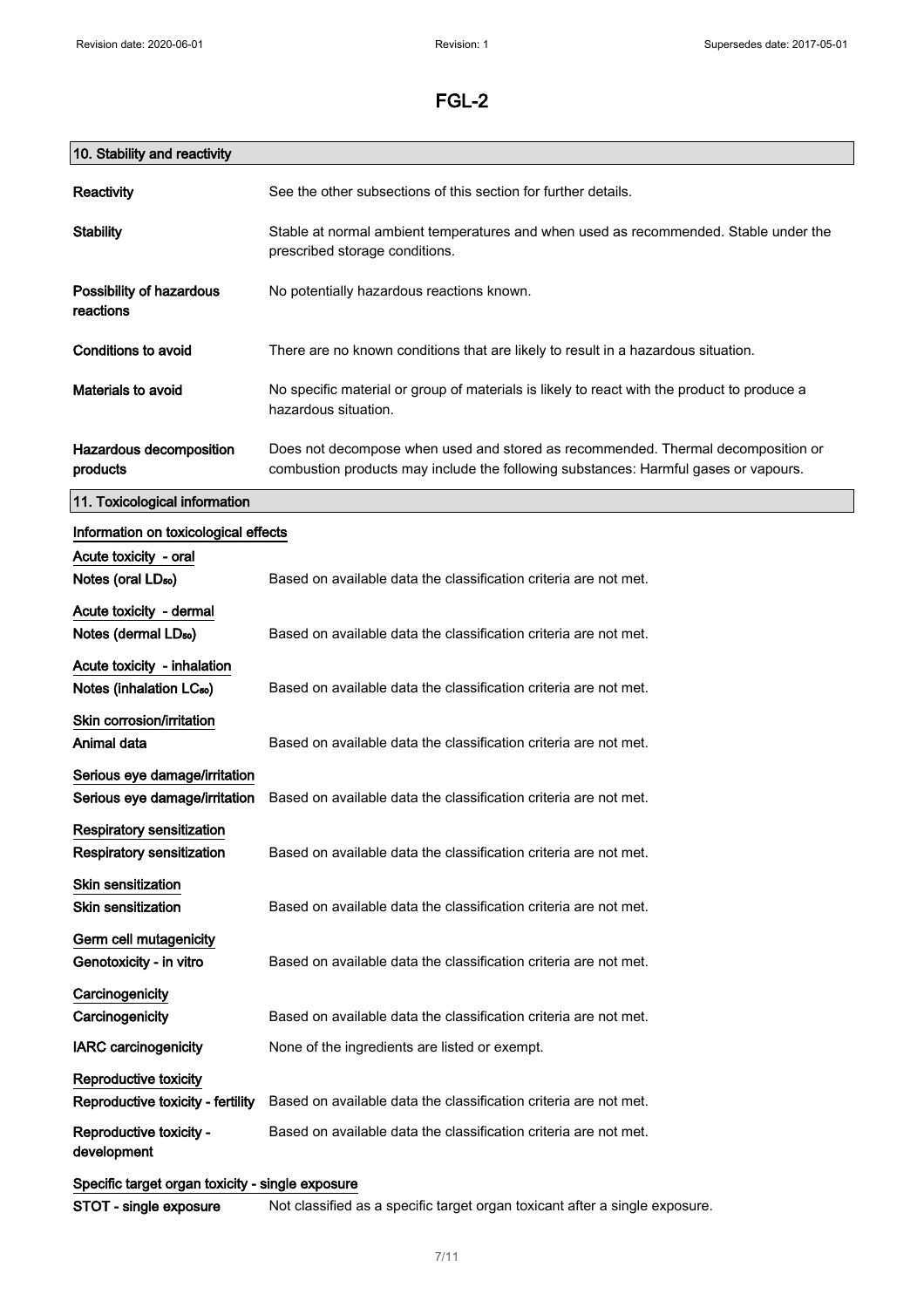| Specific target organ toxicity - repeated exposure |                                                                                                                                                                                                                                                                                                                                                                                                                                                                                                                                                                                                                                                                                                                                                         |  |
|----------------------------------------------------|---------------------------------------------------------------------------------------------------------------------------------------------------------------------------------------------------------------------------------------------------------------------------------------------------------------------------------------------------------------------------------------------------------------------------------------------------------------------------------------------------------------------------------------------------------------------------------------------------------------------------------------------------------------------------------------------------------------------------------------------------------|--|
| STOT - repeated exposure                           | Not classified as a specific target organ toxicant after repeated exposure.                                                                                                                                                                                                                                                                                                                                                                                                                                                                                                                                                                                                                                                                             |  |
| <b>Aspiration hazard</b>                           |                                                                                                                                                                                                                                                                                                                                                                                                                                                                                                                                                                                                                                                                                                                                                         |  |
| Aspiration hazard                                  | Not relevant. Solid.                                                                                                                                                                                                                                                                                                                                                                                                                                                                                                                                                                                                                                                                                                                                    |  |
| <b>General information</b>                         | The severity of the symptoms described will vary dependent on the concentration and the<br>length of exposure.                                                                                                                                                                                                                                                                                                                                                                                                                                                                                                                                                                                                                                          |  |
| <b>Inhalation</b>                                  | No specific symptoms known.                                                                                                                                                                                                                                                                                                                                                                                                                                                                                                                                                                                                                                                                                                                             |  |
| Ingestion                                          | May cause discomfort if swallowed. May cause stomach pain or vomiting.                                                                                                                                                                                                                                                                                                                                                                                                                                                                                                                                                                                                                                                                                  |  |
| Skin contact                                       | Prolonged contact may cause dryness of the skin.                                                                                                                                                                                                                                                                                                                                                                                                                                                                                                                                                                                                                                                                                                        |  |
| Eye contact                                        | No specific symptoms known.                                                                                                                                                                                                                                                                                                                                                                                                                                                                                                                                                                                                                                                                                                                             |  |
| Route of exposure                                  | Ingestion Inhalation Skin and/or eye contact                                                                                                                                                                                                                                                                                                                                                                                                                                                                                                                                                                                                                                                                                                            |  |
| <b>Target organs</b>                               | No specific target organs known.                                                                                                                                                                                                                                                                                                                                                                                                                                                                                                                                                                                                                                                                                                                        |  |
| 12. Ecological information                         |                                                                                                                                                                                                                                                                                                                                                                                                                                                                                                                                                                                                                                                                                                                                                         |  |
| <b>Toxicity</b>                                    | Aquatic Chronic 2 - H411 Toxic to aquatic life with long lasting effects.                                                                                                                                                                                                                                                                                                                                                                                                                                                                                                                                                                                                                                                                               |  |
| Persistence and degradability                      |                                                                                                                                                                                                                                                                                                                                                                                                                                                                                                                                                                                                                                                                                                                                                         |  |
| Persistence and degradability                      | The degradability of the product is not known.                                                                                                                                                                                                                                                                                                                                                                                                                                                                                                                                                                                                                                                                                                          |  |
| <b>Bioaccumulative potential</b>                   |                                                                                                                                                                                                                                                                                                                                                                                                                                                                                                                                                                                                                                                                                                                                                         |  |
| <b>Bioaccumulative potential</b>                   | No data available on bioaccumulation.                                                                                                                                                                                                                                                                                                                                                                                                                                                                                                                                                                                                                                                                                                                   |  |
| <b>Partition coefficient</b>                       | Not available.                                                                                                                                                                                                                                                                                                                                                                                                                                                                                                                                                                                                                                                                                                                                          |  |
| Mobility in soil                                   |                                                                                                                                                                                                                                                                                                                                                                                                                                                                                                                                                                                                                                                                                                                                                         |  |
| <b>Mobility</b>                                    | No data available.                                                                                                                                                                                                                                                                                                                                                                                                                                                                                                                                                                                                                                                                                                                                      |  |
| Other adverse effects                              |                                                                                                                                                                                                                                                                                                                                                                                                                                                                                                                                                                                                                                                                                                                                                         |  |
| Other adverse effects                              | None known.                                                                                                                                                                                                                                                                                                                                                                                                                                                                                                                                                                                                                                                                                                                                             |  |
| 13. Disposal considerations                        |                                                                                                                                                                                                                                                                                                                                                                                                                                                                                                                                                                                                                                                                                                                                                         |  |
| Waste treatment methods                            |                                                                                                                                                                                                                                                                                                                                                                                                                                                                                                                                                                                                                                                                                                                                                         |  |
| <b>General information</b>                         | The generation of waste should be minimized or avoided wherever possible. Reuse or recycle<br>products wherever possible. This material and its container must be disposed of in a safe<br>way. Disposal of this product, process solutions, residues and by-products should at all times<br>comply with the requirements of environmental protection and waste disposal legislation and<br>any local authority requirements. When handling waste, the safety precautions applying to<br>handling of the product should be considered. Care should be taken when handling emptied<br>containers that have not been thoroughly cleaned or rinsed out. Empty containers or liners<br>may retain some product residues and hence be potentially hazardous. |  |
| <b>Disposal methods</b>                            | Do not empty into drains. Dispose of surplus products and those that cannot be recycled via a<br>licensed waste disposal contractor. Waste, residues, empty containers, discarded work<br>clothes and contaminated cleaning materials should be collected in designated containers,<br>labeled with their contents. Waste packaging should be collected for reuse or recycling.<br>Incineration or landfill should only be considered when recycling is not feasible.                                                                                                                                                                                                                                                                                   |  |
| 14. Transport information                          |                                                                                                                                                                                                                                                                                                                                                                                                                                                                                                                                                                                                                                                                                                                                                         |  |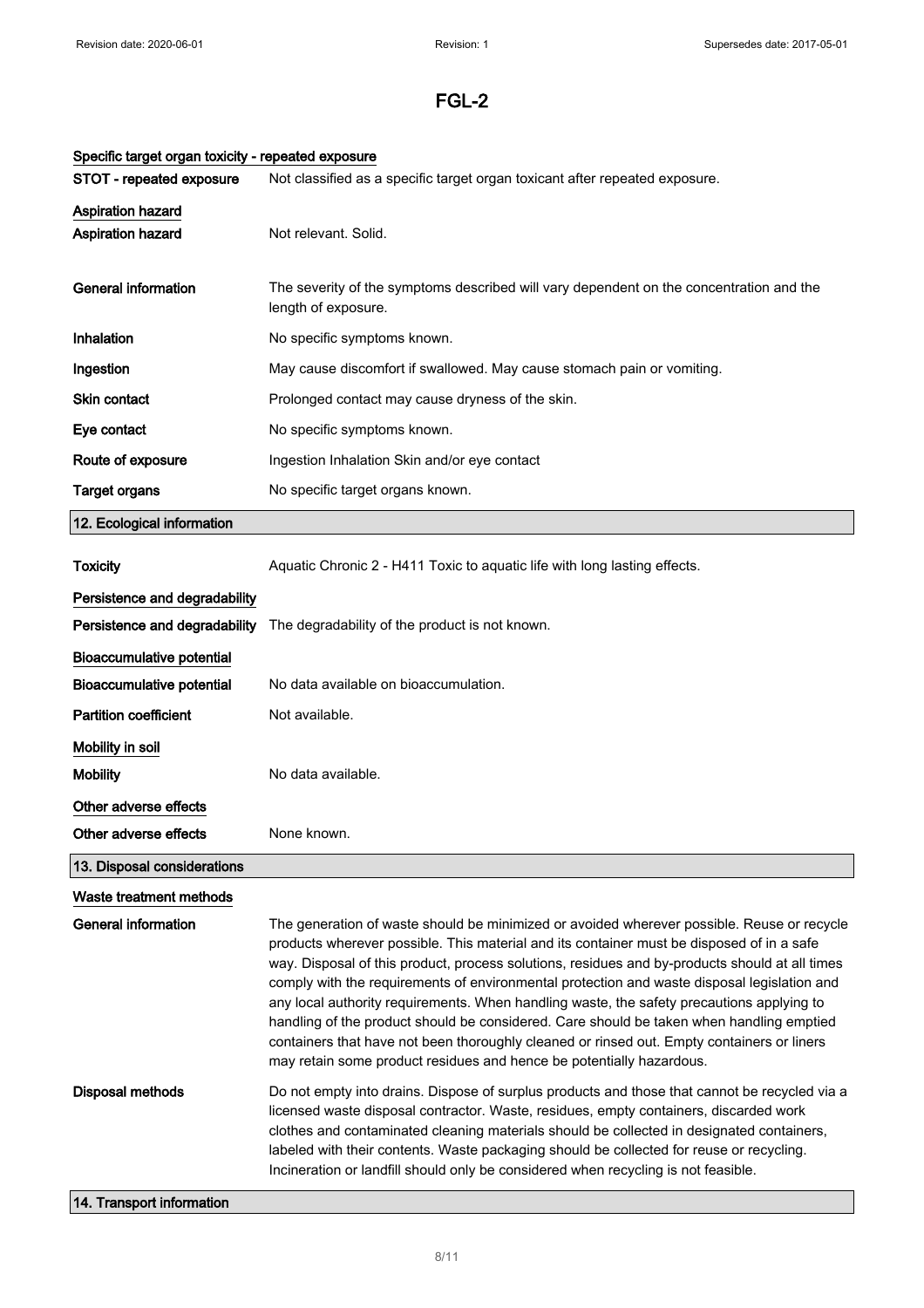| General                      | For limited quantity packaging/limited load information, consult the relevant modal<br>documentation using the data shown in this section.                              |  |
|------------------------------|-------------------------------------------------------------------------------------------------------------------------------------------------------------------------|--|
| DOT transport notes          | This product is not regulated for road transportation in accordance with 49 CFR Exceptions.                                                                             |  |
| UN number                    |                                                                                                                                                                         |  |
| UN No. (TDG)                 | 3077                                                                                                                                                                    |  |
| UN No. (IMDG)                | 3077                                                                                                                                                                    |  |
| UN No. (ICAO)                | 3077                                                                                                                                                                    |  |
| UN No. (DOT)                 | Not applicable.                                                                                                                                                         |  |
| UN proper shipping name      |                                                                                                                                                                         |  |
| Proper shipping name (TDG)   | ENVIRONMENTALLY HAZARDOUS SUBSTANCE, SOLID, N.O.S. (CONTAINS zinc oxide,<br>Amines, C11-14 branched alkyl monohexyl and dihexyl phosphates)                             |  |
|                              | Proper shipping name (IMDG) ENVIRONMENTALLY HAZARDOUS SUBSTANCE, SOLID, N.O.S. (CONTAINS zinc oxide,<br>Amines, C11-14 branched alkyl monohexyl and dihexyl phosphates) |  |
| Proper shipping name (ICAO)  | ENVIRONMENTALLY HAZARDOUS SUBSTANCE, SOLID, N.O.S. (CONTAINS zinc oxide,<br>Amines, C11-14 branched alkyl monohexyl and dihexyl phosphates)                             |  |
| Proper shipping name (DOT)   | Not applicable.                                                                                                                                                         |  |
| Transport hazard class(es)   |                                                                                                                                                                         |  |
| <b>TDG class</b>             | 9                                                                                                                                                                       |  |
| TDG label(s)                 | 9                                                                                                                                                                       |  |
| <b>IMDG class</b>            | 9                                                                                                                                                                       |  |
| ICAO class/division          | 9                                                                                                                                                                       |  |
| <b>Transport labels</b>      |                                                                                                                                                                         |  |
|                              |                                                                                                                                                                         |  |
| <b>DOT</b> transport label   |                                                                                                                                                                         |  |
| Packing group                |                                                                                                                                                                         |  |
| TDG packing group            | Ш                                                                                                                                                                       |  |
| <b>IMDG packing group</b>    | Ш                                                                                                                                                                       |  |
| ICAO packing group           | Ш                                                                                                                                                                       |  |
| DOT packing group            | Not applicable.                                                                                                                                                         |  |
| <b>Environmental hazards</b> |                                                                                                                                                                         |  |

Environmentally hazardous substance/marine pollutant



### Special precautions for user

Always transport in closed containers that are upright and secure. Ensure that persons transporting the product know what to do in the event of an accident or spillage.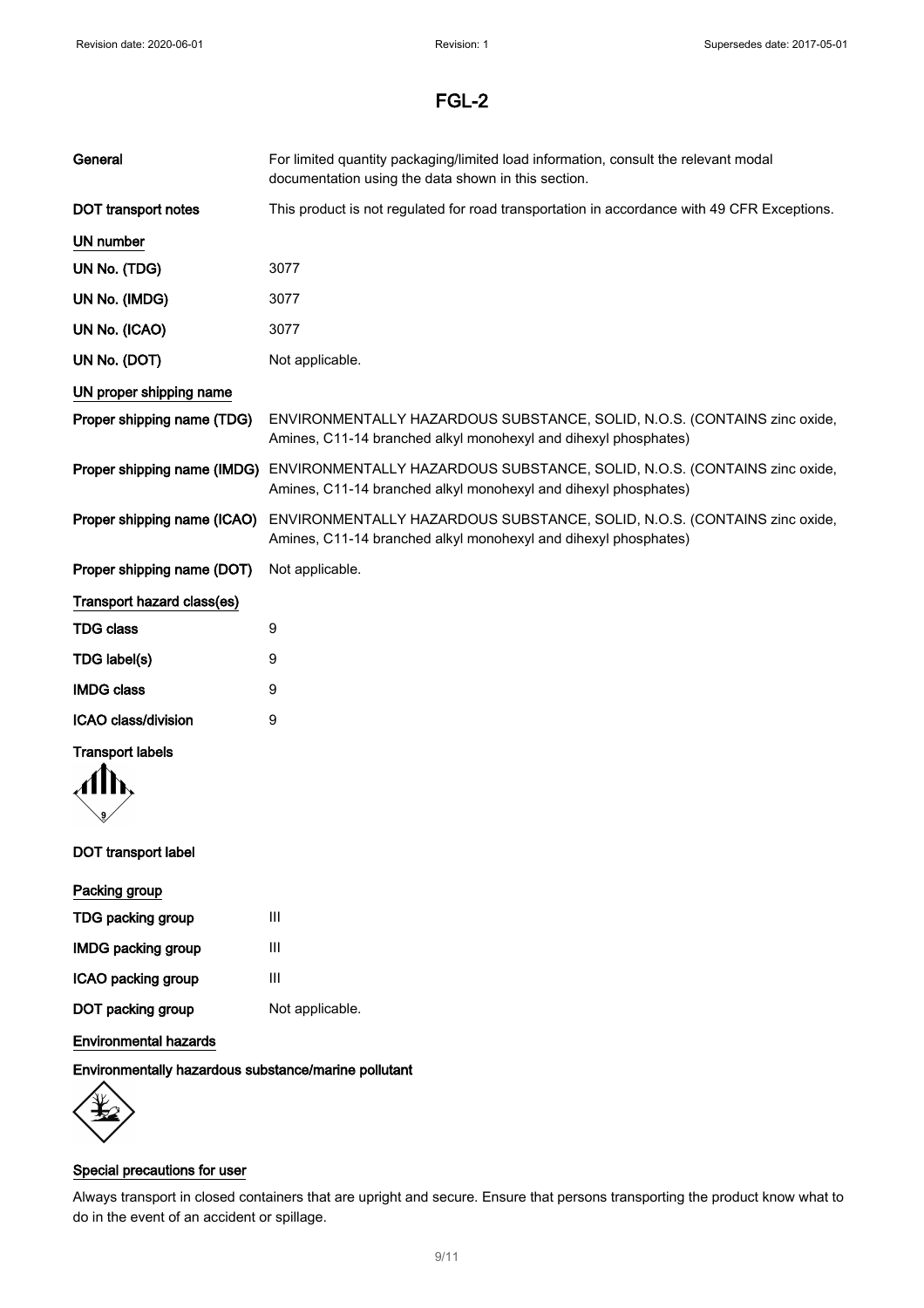| EmS | F-A, S-F |
|-----|----------|
|     |          |

| DOT reportable quantity | Not applicable. |
|-------------------------|-----------------|
| <b>DOT TIH Zone</b>     | Not applicable. |

Transport in bulk according to Not applicable. Annex II of MARPOL 73/78 and the IBC Code

### 15. Regulatory information

#### Inventories

#### Canada – DSL/NDSL

The following ingredients are listed or exempt:

Polybutene

zinc oxide

White mineral oil (petroleum)

Aluminum benzoate stearate

Fatty acids, C16-18

Octadecanoic acid

Myristic acid

Polyisobutylene

2,6-Di-tert-butyl-4-methylphenol

Amines, C11-14 branched alkyl monohexyl and dihexyl phosphates

Phosphorothioic acid, O,O,O-triphenyl ester

Nonhazardous ingredients (US only)

Disodium sebacate

Synthetic amorphous, pyrogenic silica

Sodium benzoate

### 16. Other information

| <b>Classification abbreviations</b><br>and acronyms | Aquatic Chronic = Hazardous to the aquatic environment (chronic)                                                                                                                       |  |
|-----------------------------------------------------|----------------------------------------------------------------------------------------------------------------------------------------------------------------------------------------|--|
| <b>Training advice</b>                              | Read and follow manufacturer's recommendations. Only trained personnel should use this<br>material.                                                                                    |  |
| <b>Revision comments</b>                            | Rereleased through new GHS Software.                                                                                                                                                   |  |
| <b>Revision date</b>                                | 2020-06-01                                                                                                                                                                             |  |
| <b>Revision</b>                                     | 1                                                                                                                                                                                      |  |
| Supersedes date                                     | 2017-05-01                                                                                                                                                                             |  |
| <b>SDS number</b>                                   | 4737                                                                                                                                                                                   |  |
| Hazard statements in full                           | H400 Very toxic to aquatic life.<br>H401 Toxic to aquatic life.<br>H410 Very toxic to aquatic life with long lasting effects.<br>H411 Toxic to aquatic life with long lasting effects. |  |